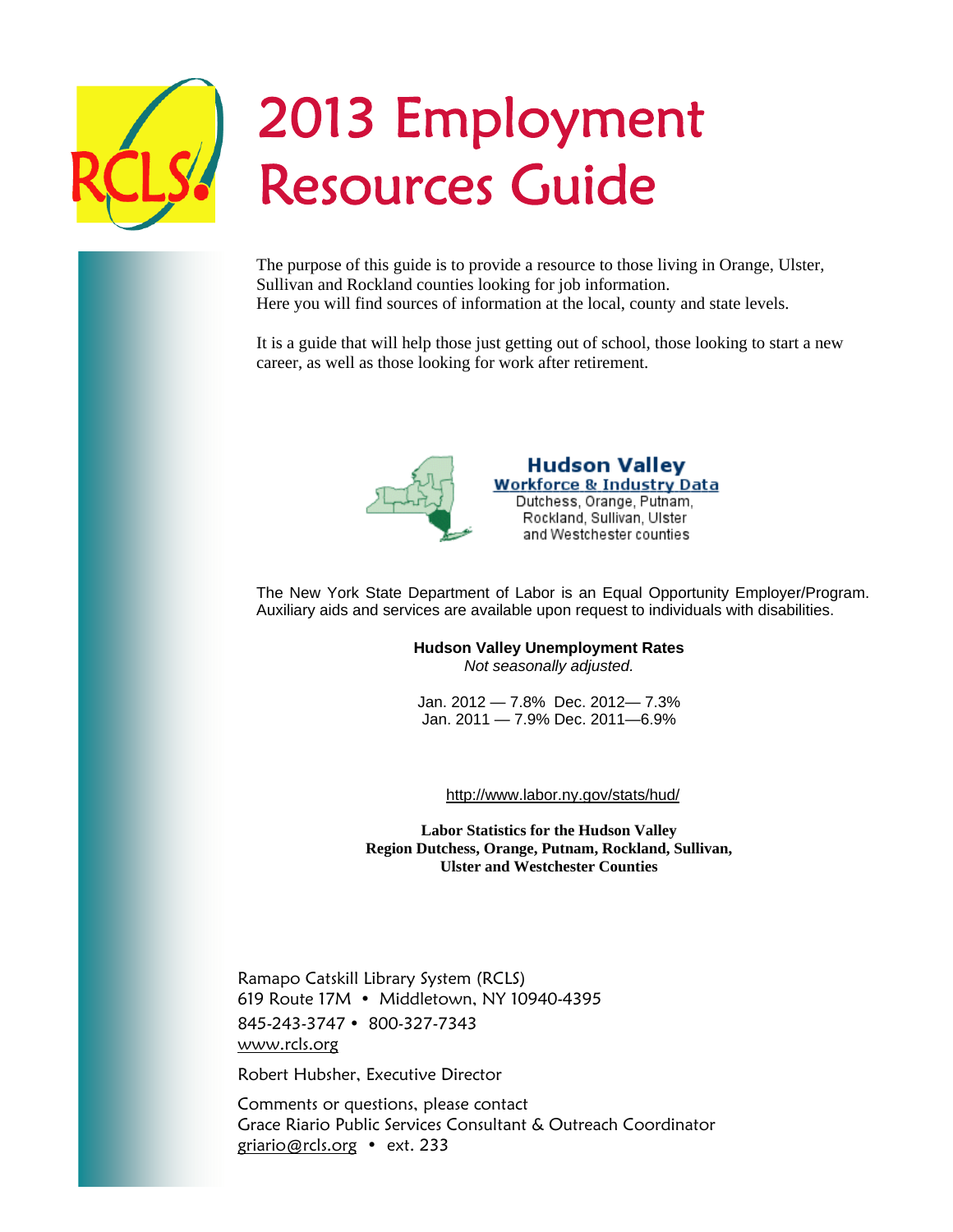# COLLEGE CAREER CENTERS

#### **SUNY Orange Office of Career and Internship Services**

http://orange.cc.ny.us/careers/ (open to students, Alumni , and the public)

#### **Middletown Office**

**115 South St. Middletown, NY 10940**  Shepard Student Center, 2nd Floor, Room 227 M-F: 8:30 a.m.—5 p.m. Evening hours available by appointment, please call 845-341-4444.

#### **Newburgh Office**

**1 Washington Center Newburgh, NY 12550**  Kaplan Hall, Student Services Central, Room 110 W. only: 9 a.m.—4 p.m. For additional appointments, please call 845-341-4444.

#### **Rockland Community College Career Center 145 College Road Suffern, NY 10901**

Technology Center, Suite 8220 M. & Th: 8 a.m.—7 p.m. T. W. F.: 8a.m.—4 p.m. 845-574-4216 http://www.sunyrockland.edu/current-students/studentservices/career-services-center (open to students, and Alumni)

#### **SUNY Ulster Career Center**

**491 Cottekill Road Stone Ridge, NY 12484**  845-687-5091 www.sunyulster.edu/academics/student\_services.php (open to students, Alumni and Residents)

### STATE RESOURCES

#### **Orange County**  Orange County Works Web site: http:www.co.orange.ny.us/ Click on County Department-Find: Employment & Training

#### **Newburgh Office**

Orange Works Career Center Maple Building, 3 Washington Center 4th Floor Newburgh, New York 12550 Phone: 845-568-5090 or 845-568-5377 Hours: M-F: 8:30 a.m. - 4:30 p.m.

#### **Middletown**

Orange Works Career Center Fulton Plaza, 33 Fulton Street, 2nd Floor Middletown, New York 10940 Phone: 845-346-1100 Hours: M-F: 8:30 a.m. - 4:30 p.m.

#### **Port Jervis Office**

Orange Works Career Center, Hunt Building 123 Pike Street 1st Floor Port Jervis, New York 12771 Phone: 845-858-1464 Hours: M-F: 8:30 a.m. - 4:30 p.m.

#### **Rockland County**

Tomorrows Workplace One Perlman Drive Spring Valley, NY 10977 845-356-5100 Web site: www.tomorrowsworkplace.org Hours M-F: 9am – 4:30pm

#### **Sullivan County**

Sullivan Works One-Stop Center 50 North Street Monticello, New York 12701 Phone: 845-794-3340 Web site: www.scgnet.us Hours: M-F: 8:30 a.m. - 5:00 p.m.

#### **Ulster County**

Ulster County One-Stop Center 601 Development Court, Ulster Avenue Kingston, New York 12401 Phone: 845-340-3170 http://www.workforcenewyork.org/ulster Hours: M-F: 8:30 a.m. - 5:00 pm http://www.doleta.gov/seniors General information: 1-877-872-5627

# **SCSEP**

Community service and work based training program for older workers.

http://www.doleta.gov/Seniors/html\_docs/docs/seniorsF AQ.cfm

### ACCESS-VR

(Vocational and Educational Services for Individuals with Disabilities) - employment services for the disabled http://www.acces.nysed.gov/vr/

#### **Mid Hudson area**

(Dutchess, Putnam, Orange, Ulster, and Sullivan Counties) http://www.acces.nysed.gov/vr/midhudson/home.html

#### **White Plains**

(Westchester and Rockland Counties) http://www.acces.nysed.gov/vr/whiteplains/home.html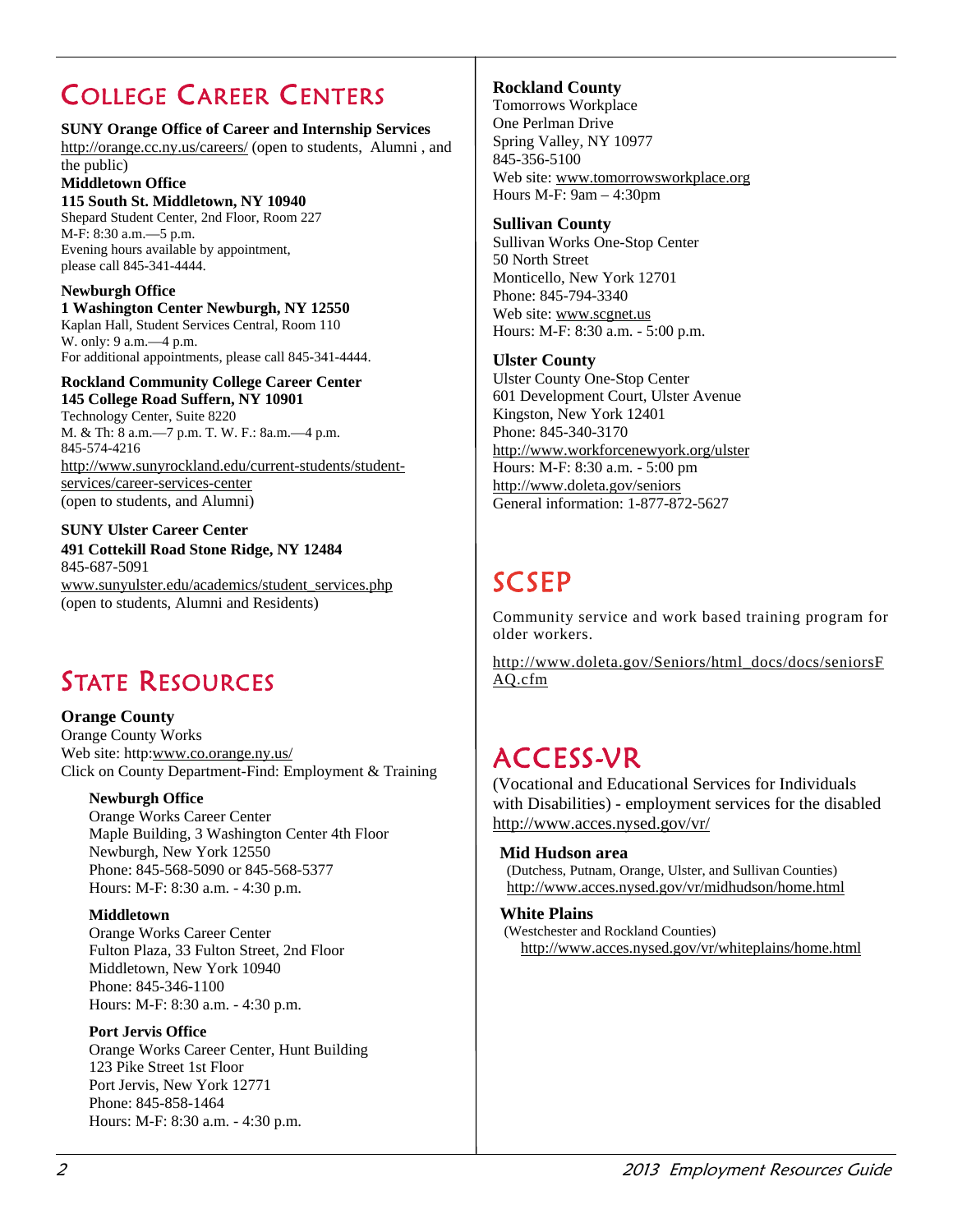# CIVIL SERVICE AGENCIES

#### **Orange County Civil Service**

http://www.orangecountygov.com

Department of Personnel 255-275 Main Street Goshen, NY 10924 Telephone: 845-2910-2707, option 2

Civil Service Commissions oversee the employment of persons in the classified service of municipal governments. The civil service merit system ensures that public employees are chosen on the basis of merit and fitness.

#### **City of Middletown http://www.middletown-ny.com/**

 Middletown City Civil Service Commission City Hall -3rd Floor 16 James Street Middletown, NY 10940-0940 Telephone: 845-341-4106 Fax: 845-343-3039

#### **City of Newburgh http://www.cityofnewburgh-ny.gov/**

 Newburgh City Civil Service Commission City Hall -1st Floor 83 Broadway Newburgh, NY 12550-2550 Telephone: 845-569-7340 Fax: 845-569-7449

#### **City of Port Jervis**

 Port Jervis City Civil Service Commission 14 -20 Hammond Street P.O. Box 1002 Port Jervis, NY 12771-2771 Hours: 10am to 2pm Telephone: 845-858-4052 Fax: 845-856-0322

#### **Rockland County**

Rockland County Department of Personnel Sain Building, 4th Floor 18 New Hempstead Road New City, NY 10956-0956 Telephone: 845-638-5200 Fax: 845-638-5229 http://rocklandgov.com/

#### **Sullivan County**

Sullivan County Personnel Department County Government Center 100 North Street Monticello, NY 12701-2701 Telephone: 845-807-0485 Fax: 845-807-0494 http://www.co.sullivan.ny.us

#### **Ulster County**

Ulster County Personnel Department County Office Building -5th Floor 244 Fair Street Kingston, NY 12402-1800 Telephone: 845-340-3550 Fax: 845-340-3592 http://www.co.ulster.ny.us/

### RCLS LIBRARIES ONLINE CAREER LINKS

#### **ORANGE**

- **Newburgh Free Library**  http://www.newburghlibrary.org/the-library-for/jobseekers/
- **Thrall Library Middletown** http://www.thrall.org/interjob.html

#### ROCKLAND

- **Finkelstein Memorial Library**  http://www.finkelsteinlibrary.org/LibraryServices/Jobsand Career.aspx
- **Nyack Library**  http://guides.rcls.org/jobs
- **Valley Cottage Library**  http://guides.rcls.org/vcljobhunt
- **West Nyack Free Library**  http://www.westnyacklib.org/research.html#Careers% 20and%20Employment

### ONLINE RESOURCES AT YOUR LOCAL LIBRARY

**Learning Express Library–**interactive online learning platform of practice licensing tests and tutorial course series for students and adult learners.

- Blauvelt http://blauveltfreelibrary.org/
- Chester http://www.rcls.org/chs/
- Cornwall http://www.cornwallpubliclibrary.org/
- Ellenville http://eplm.sharepoint.com/Pages/default.aspx
- Greenwood Lake http://www.gwllibrary.org/
- Haverstraw www.hkdpl.org/
- Newburgh www.newburghlibrary.org/
- New City www.newcitylibrary.org/
- Nyack http://nyacklibrary.org/
- Orangeburg www.orangeburg-library.org/
- Palisades www.palisadeslibrary.org
- Pearl River www.pearlriverlibrary.org
- Spring Valley www.finkelsteinlibrary.org/
- Stony Point www.rosememoriallibrary.org/
- Suffern www.suffernfreelibrary.org/
- Tappan http://www.taplib.org/
- Valley Cottage http://www.vclib.org/
- West Nyack http://www.westnyacklib.org/
- Warwick www.albertwisnerlibrary.org/